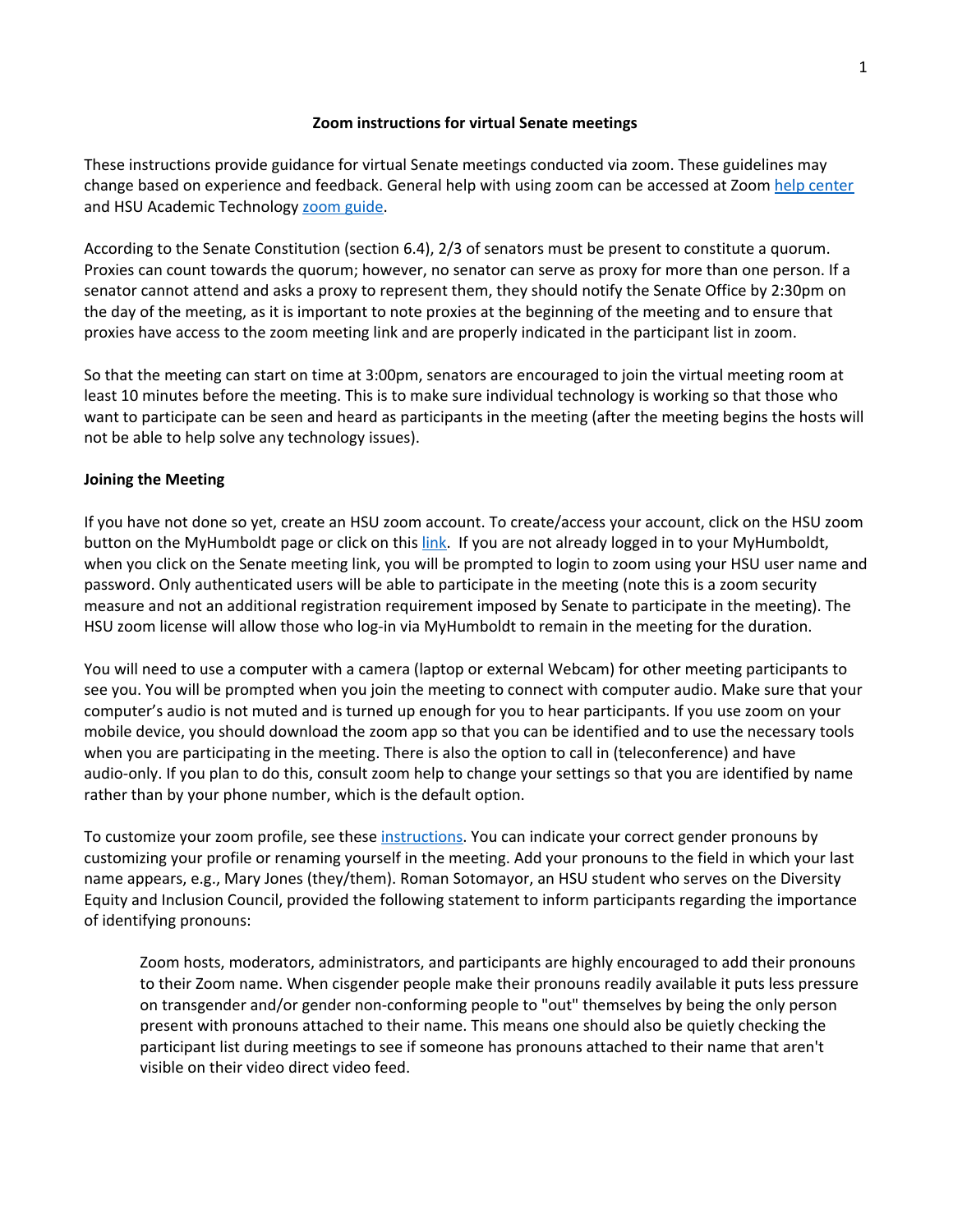When you are ready to join the meeting, click on the unique zoom Senate meeting ID (hyperlink) provided by the Senate Office (see these brief video [instructions](https://support.zoom.us/hc/en-us/articles/201362193-Joining-a-Meeting) on how to join meeting). Zoom will let you know if your internet or phone connection is not strong; for example, you might need to mute your video during the meeting to maintain a connection.

# **Managing your participation**

Once you have successfully joined the meeting, your image and name will appear on a small screen, along with the screens of other participants. If you do not want to be seen, click on the video recorder icon to mute your video (see figure below; once your video is muted, a black box with your name on it will appear). Note that the host might create a way to identify you as a senator rather than as a guest using a symbol such as an underscore \_; this is a shortcut to recognize senators procedurally when there are many guests in the meeting.

There are two main options for viewing the meeting participants: Gallery view shows everyone who has signed in to participate and Speaker view highlights the person speaking. The toggle between the views is typically located in the upper-right hand corner of your screen.

Bring your cursor to near the bottom of your screen and the tool bar in the figure below should appear (Note that on a phone or tablet, you may need to click on "More" to see this toolbar). Make sure your microphone is muted. To unmute, you can either click on the microphone audio button or hold the space-bar down while you're speaking (to use the space-bar feature, you must first set it up in your account under Preferences, Audio--see [instructions\)](https://support.zoom.us/hc/en-us/articles/360000510003-Push-to-Talk).



All senators and guests should remain muted until recognized by the Chair. One exception to this is when the senator is making a motion—a first or second. If a senator is willing to make a motion or second a motion, to be as efficient as possible, they should unmute themselves and indicate their support of the motion. Another exception is when the Chair asks for "any objections" on a vote, a senator can unmute themselves to state **that they have an objection.**

#### *Raise hand feature*

When a senator would like to ask a question or make a comment during discussion, they should use the RAISE **HAND feature**. To use this feature, hover over the participants icon, and a new tool bar with participation tools should appear, including a blue hand (see figure below). On a tablet/phone, click on 'More' to access the 'raise hand' feature. This blue hand can be toggled back and forth between 'raise hand' and 'lower hand'. A raised hand will notify the Chair to put the participant in a Speaker's list. **After the participant has finished speaking**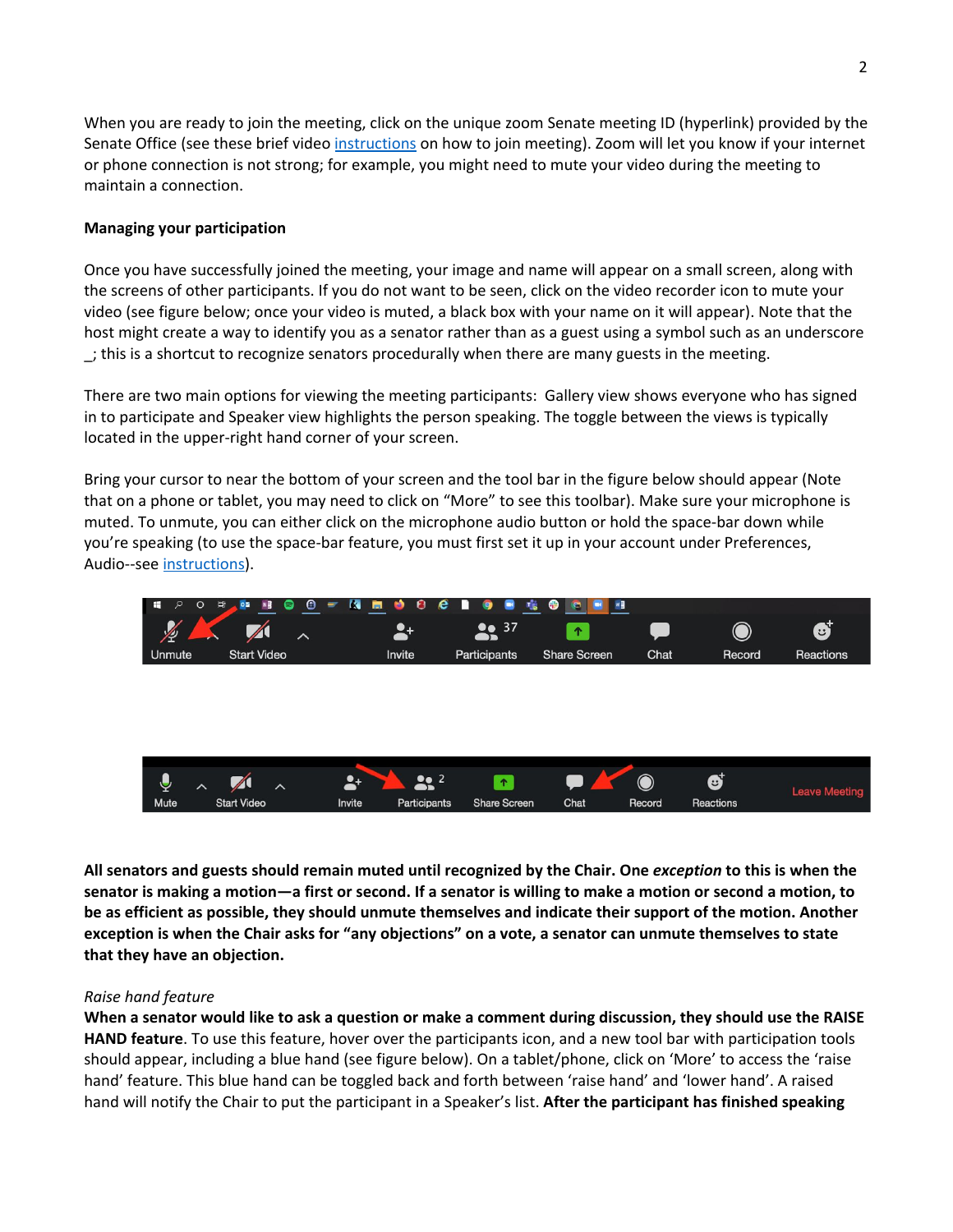**they should lower their hand to get out of the queue** (see detailed instructions [here\)](https://support.zoom.us/hc/en-us/articles/205566129-Raise-Hand-In-Webinar#h_12b8d38d-8d78-4e5b-95f9-f43bac647f2b). To make an additional comment the senator should raise their hand again to be recognized in the order of the list.

When a non-senator (guest) would like to make a comment, they should raise their hand. The Chair or another senator will need to recognize the guest and cede time before the guest is welcome to speak.

### *Chat feature*

The chat feature is located in the tool bar at the bottom of the screen (see instructions on chat [here\)](https://support.zoom.us/hc/en-us/articles/203650445-In-Meeting-Chat). The chat can be used to communicate with the hosts (the Senate Chair and the Senate ASC) or with other participants. While the meeting hosts will periodically check the chat, it will be difficult for the hosts to *consistently* answer questions or address comments that are made in the chat during the meeting because they will each be occupied with separate tasks (the Chair with moving the agenda forward and recognizing participants to speak; the ASC with minutes and voting). **For this reason, senators who want to contribute questions or major points to discussion should use the raise hand feature instead of the chat**. Senators should use the chat to convey the text of a suggested amendment or to suggest different wording in a resolution. Voting results will be communicated to the body via the chat feature.



#### *Voting*

Non-roll call votes: The Chair will state the question/motion, and ask for any objections. If a senator wishes to object, they should state that there is an objection. Then the Chair will ask about the objection and facilitate the subsequent discussion via the raise hand feature.